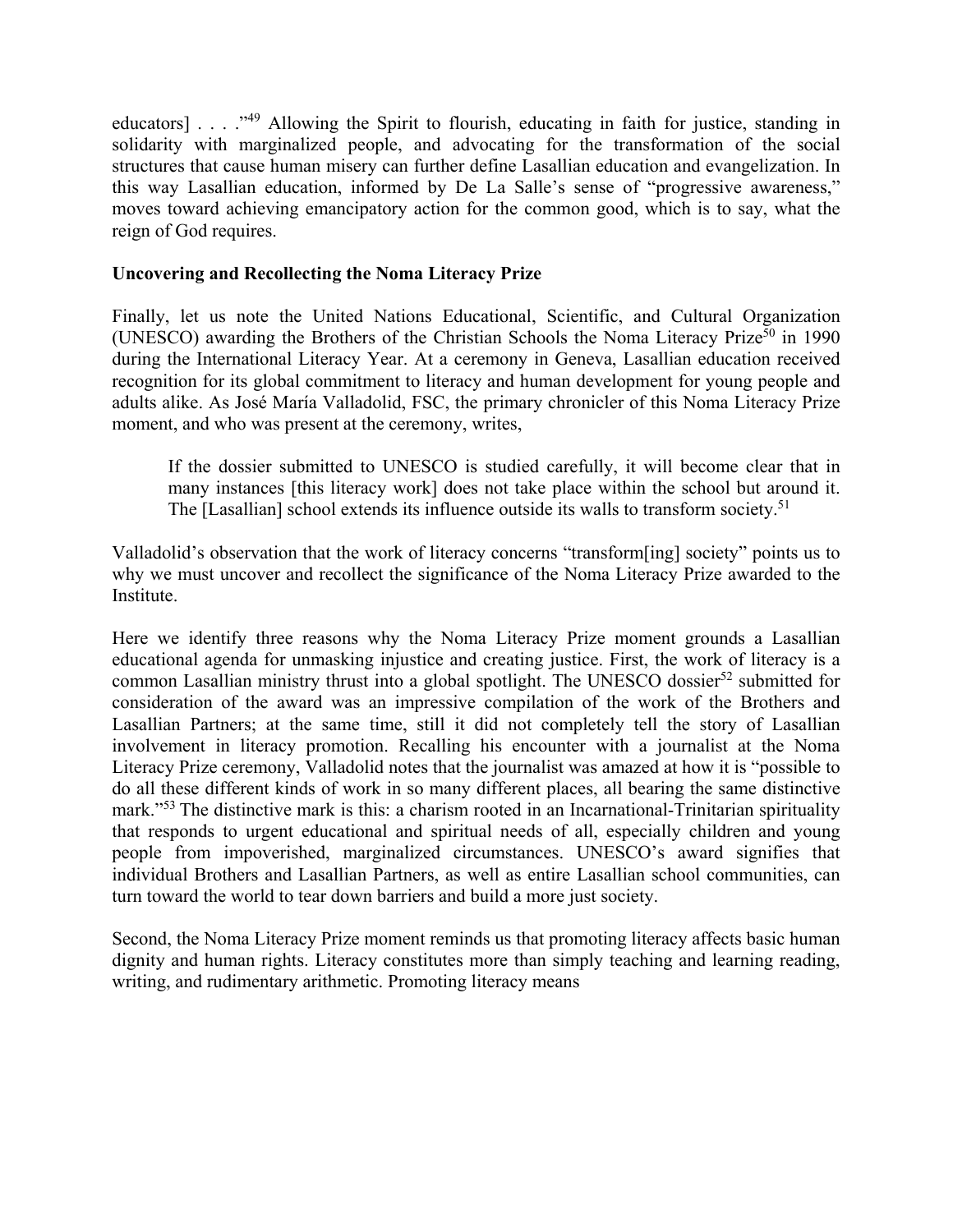family resources, relationships, living together, commerce, the economy, etc. . . . not to mention human, moral and religious values.<sup>54</sup>

Consider how this contemporary expression corresponds to De La Salle's vision. Edgard Hengemüle, FSC, writes: "By teaching the sons of the people, De La Salle offered them perspectives on better living conditions . . . 'placing a pen in the hands of the poor did not give them a weapon . . . but rather their own means of support, their defense.'"55 He continues: "De La Salle was no theoretician about society . . . Nevertheless, the Gospel inspiration of his popular and effective education certainly contributed in large measure to social reform."56 This last point leads us to make clear that De La Salle was, nonetheless, a person of his time. As Hengemüle notes, "He in no way questioned in theory the existing social order, nor the basic doctrine that justified it."<sup>57</sup>

Further still, literacy fosters a "democratization" of culture. Participation in society and living spiritual values are key markers. During the beatification of Brother Scubillion Rousseau, FSC, then French Prime Minister Michele Rocard remarked in the presence of Pope John Paul II that the Brothers of the Christian Schools contributed to France's literacy even before the French Revolution. However, as, Valladolid observes:

by making French society literate, the Brothers had created by their educational works a new social class that was no longer ignorant . . . and which changed the world. After the Revolution, it was the Institute also that provided the stimulus for the "democratization" of culture in France, by extending [literacy] to all the working classes.<sup>58</sup>

Gradually, this process erupted around the world. Countries came to understand the fundamental importance of providing access to basic education to the whole population.

Third, the Noma Literacy Prize moment still constitutes a source of encouragement and an appeal – to "share with others the wealth implied by education, and social justice makes this a duty for us."<sup>59</sup> It presents a hope-filled vision of parents, teachers, former students, and elder pupils collaborating in conducting literacy programs -- all in all, a "magnificent social and apostolic contribution."60 What comes along with this appeal is the possibility to witness Lasallian association. This dynamic that is articulated coheres with the challenge to take advantage of the wide network of people connected with Lasallian education: one, to contribute to ameliorating immediate social needs; and two, to collaborate as advocates for social transformation with other organizations that share the emancipatory goals of the Lasallian charism and mission.

## **The Enduring Challenge of Defending and Promoting the Rights of Children**

Anticipating the 30<sup>th</sup> anniversary of the *Declaration* of the Brother of the Christian Schools in the World Today, John Johnston, FSC, superior general (1986-2000), marked this occasion with his pastoral letter *Being Brothers Today: The Enduring Challenge of the Declaration* (1997). Providing a critical re-reading of the *Declaration*, he recalls four priorities that are embedded in the 1967 text. In addition, he advances a fifth priority – making salient the rights of children – which he points out is not "rooted directly" in the *Declaration*.<sup>61</sup> It, too, is an enduring challenge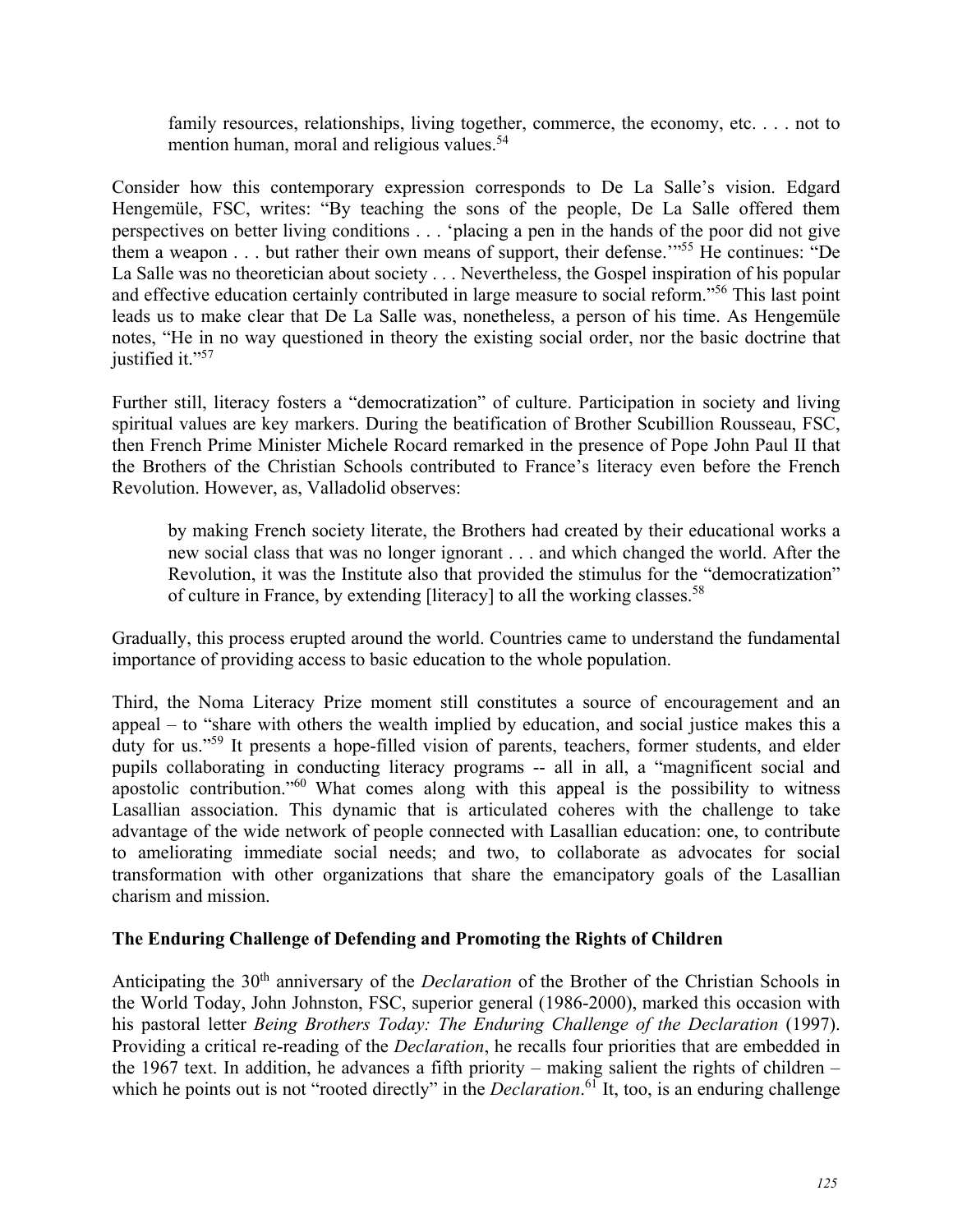for being Lasallian educators today. Thus, we quote the letter at some length because what Johnston presents is significant for Lasallian discernment today. He writes:

Some years ago the Jesuits decided to devote themselves in a concerted manner to the problem of refugees. I have tremendous admiration for what they have accomplished. I think that the Lasallian Family, located in more than 80 countries, including more than 63,000 teachers, 800,000 pupils, countless parents, former students, and friends, could have a very significant impact in the struggle against exploitation of children. The struggle would have to be carefully planned, organized, and implemented at the levels of communities, schools, Districts, and Regions. I think that our universities could be particularly helpful – as I suggested in July 1995 to the rectors and presidents of Lasallian institutions of higher education, gathered in Rome.

But I am convinced that we, Brothers of the Christian Schools, for whom a loving concern for abandoned, marginalized, oppressed children is an integral and indispensable dimension of our vocation, should play the role of catalyst.

My recommendation that the defense and promotion of the rights of children be a major priority in our life as Brothers today is personal. I propose it for the consideration of the Institute and of the entire Lasallian Family.62

This narrative prefigures the emergence of the defense and promotion of children's rights as a major priority for the Lasallian mission. It results from a level of courage and persistence to live the Lasallian charism – a spirit of faith and zeal actualized through mission.

The initial urge for the Brothers and the wider Lasallian community to take up the challenge of children's rights emanated from the  $42<sup>nd</sup>$  General Chapter (1993). As Johnston reminds us in his 1997 pastoral letter, the Chapter evokes the United Nations Convention on the Rights of the Child (UNCRC) adopted in 1989.<sup>63</sup> Probing the inert response by the Brothers and Lasallian Partners to the UNCRC, the 43<sup>rd</sup> General Chapter (2000) offers this candid critique: "Although the Convention was recommended by the 42nd General Chapter and again in the *Pastoral Letter of the Superior* of 1999, its contents are little known and understood by Brothers and Partners."64

Approaching the end of his fourteen years as superior general, Johnston commanded our attention just as the new millennium was dawning with *On the Defense of Children, the Reign of God, and the Lasallian Mission*. A bold pastoral letter, it is informed by De La Salle's "progressive awareness" of the human and spiritual distress of poor and abandoned children. A major purpose of this letter is putting forward that "…the idea of the reign of God can serve as an excellent framework for deepening our understanding of the Lasallian mission. More specifically, it can help us situate the defense and promotion of children's human rights in a theological and ecclesial framework."65 The letter seizes on the quandary Saint Pope John Paul II raises in his 1996 World Day of Peace Message: "How many exploited children do not even know they have rights?"<sup>66</sup> Recalling the Pope's message further, the pastoral letter continues:

[It] calls attention to the children who are victims of armed conflicts and other kinds of physical and sexual violence, and to those who live in the streets, are illiterate, become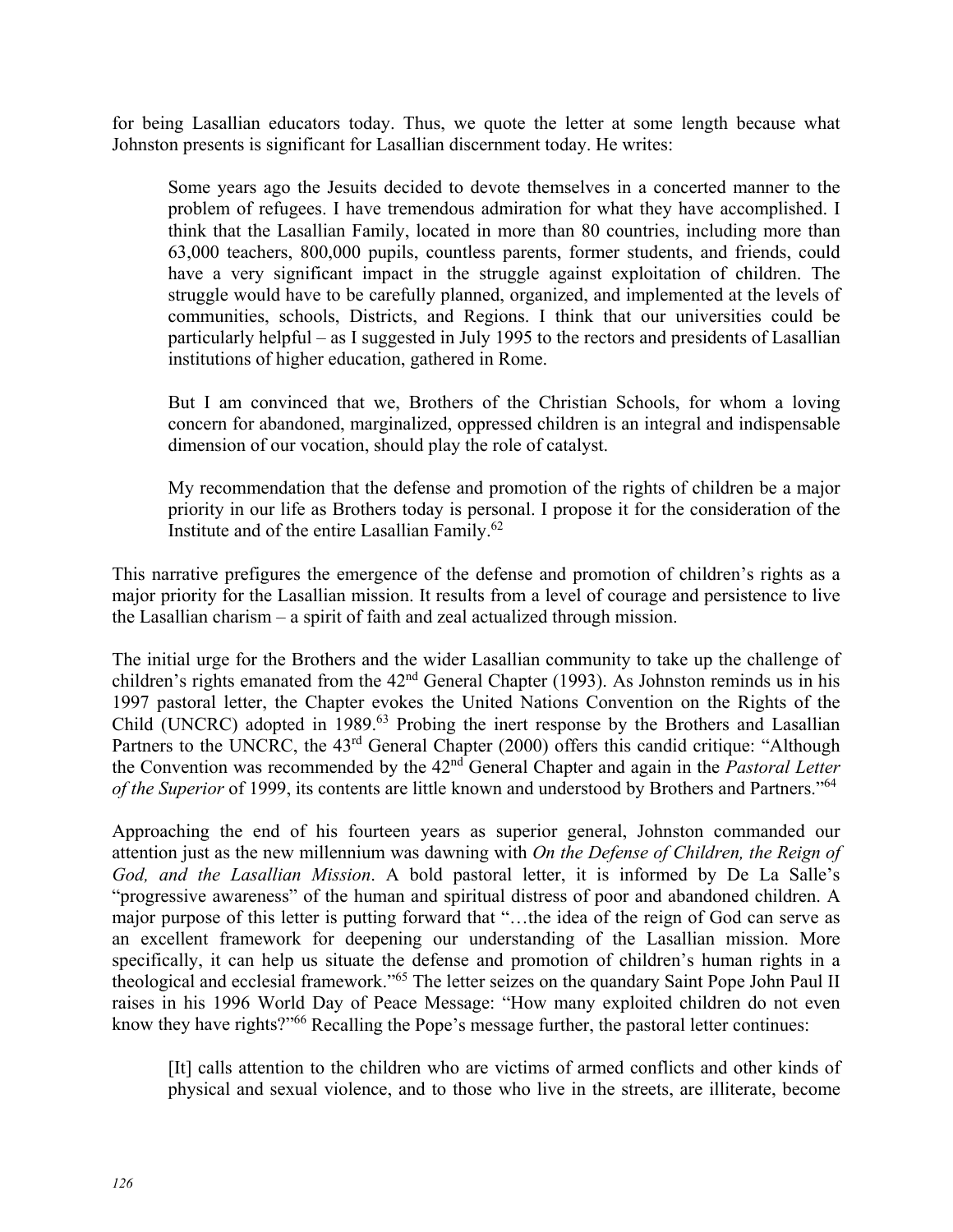addicted to drugs, become involved in criminal activity, are obliged to serve as soldiers and are taught to kill. He reminds us of those who suffer the consequences of unhappy, unhealthy, and "broken" homes.<sup>67</sup>

These children, the letter avers, are our children. De La Salle reminds us: "This God of goodness places these children in your hands."68 The vivid picture Johnston depicts about the lived reality faced by countless children and youth around the world, coupled with his expressions of faith, was undoubtedly a catalyst for the Institute's eventual decision to situate the difficult challenge of the UNCRC in the context of living today the founding Lasallian story and vision.

Seeing with eyes wide open, the 43<sup>rd</sup> General Chapter adopted Proposition 14: the rights of the child should become "…a major focus of concern for the Lasallian mission of education . . . Each District, Sub-District and Delegation should include this question in their plan of action." The proposition states further:

[The District] will appoint one Brother or Partner who will help it:

- to cooperate with local organizations that work for the promotion of the rights of the child;
- to detect local violations of the rights of children;
- to alert local authorities when children's rights are violated;
- to ensure that its schools and universities teach and observe the rights of the child;
- $\bullet$  to maintain contact with the secretariat for the educational mission.<sup>69</sup>

Accompanying the proposition, the General Chapter offers four guidelines for approaching this new dimension of carrying out the Lasallian mission of education. The guidelines are these: (1) Brothers and Partners need to be more aware of the contents of the Convention; (2) the implementation of the Convention has to be adapted to local conditions; (3) the Lasallian educational mission should concentrate on children whose rights are not protected; and (4) the response of the Brothers and Partners to the demands of the Convention must be inspired by Gospel values.<sup>70</sup>

When we look closely, the posture assumed by the General Chapter toward the UNCRC – that children's rights are among the urgent educational needs of today – is rooted in the prophetic tradition of Catholic social thought; and it echoes De La Salle's vision to proclaim the reign of God through the ministry of Christian education. In short, the Chapter makes the defense and the promotion of the rights of children not simply an activity of the Institute and the Lasallian community, but one integral to the heart of the Lasallian charism and mission itself.

More than two decades later, *On the Defense of Children* still reads as a compelling piece of social "teaching" and ethical reflection within the Lasallian canon. In his pastoral letter, Johnston ponders the Lasallian movement taking greater advantage of its numerical power to ". . . respond with love and creativity . . . to the struggle against the destitution, injustice, manipulation, and exploitation that prevent children from being children and make a mockery of the *Universal Declaration of Human Rights*."71 He continues: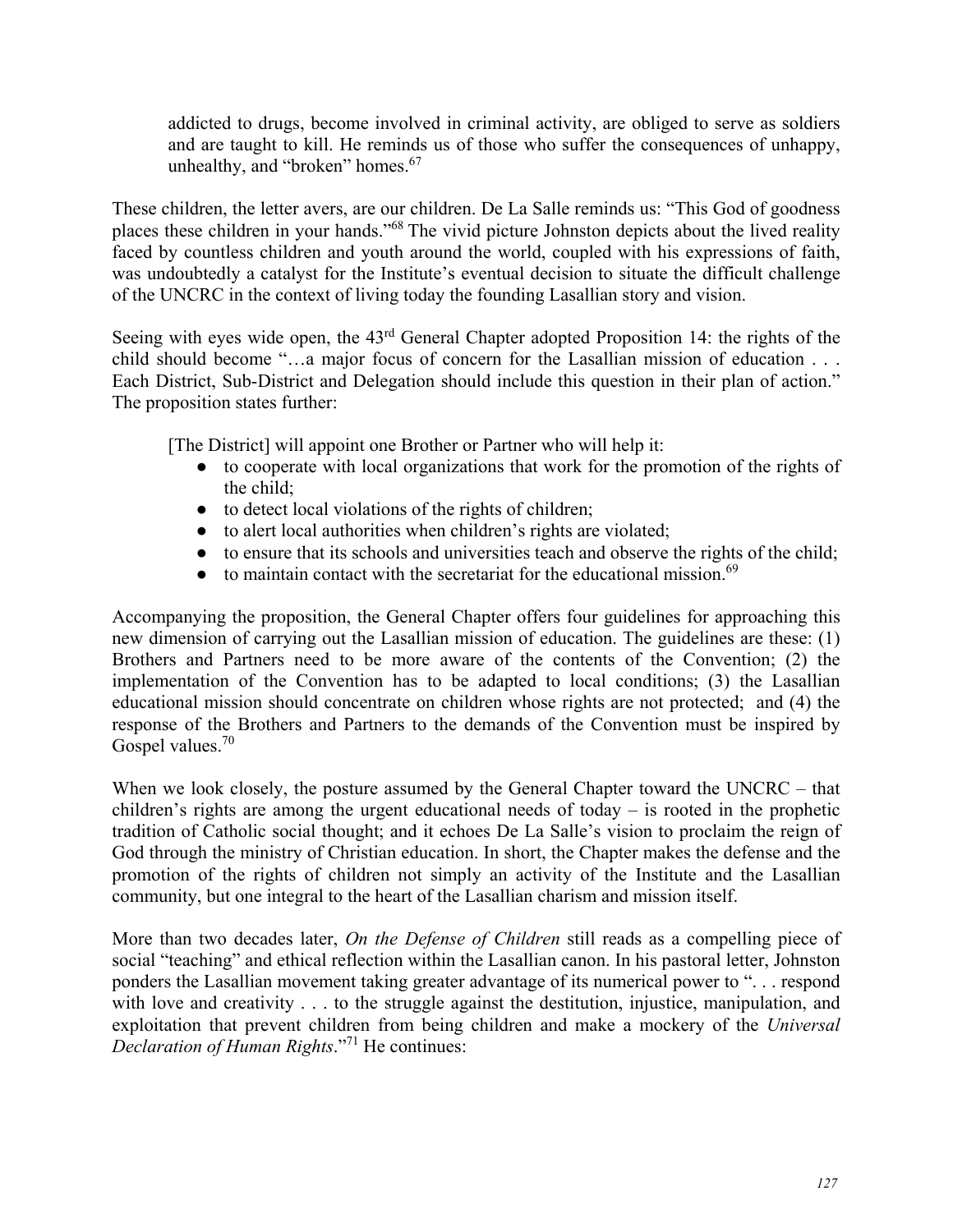Like Jesus we have to be men who are attentive, loving, compassionate, men who reach out effectively to the needy, men who defend the rights of the poor and oppressed, who "bear witness with the boldness of a prophet who is unafraid of risking even his life."<sup>72</sup>

Here we sense Johnston's deep understanding of the prophetic character intrinsic to the Lasallian vocation – a ministry of the Word.

With the 43<sup>rd</sup> General Chapter's consequential resolve to constitute children's rights as a major priority of the Lasallian mission, Johnston remained steadfast in his effort to apprise Lasallian audiences about this Lasallian priority. Building on his 1999 pastoral letter, his address to the opening session of the Huether Lasallian Conference in November 200173 is framed with a provocative interrogatory title, "Jesus Was Indignant…Are We?" It is a seminal text that constitutes a major contribution to the Lasallian discourse on justice and political engagement. The stimulating narrative vividly illumines the Markan episode in which Jesus welcomes and blesses the "little children." Recalling that the apostles were slow to understand the meaning of Jesus' teaching about God's reign, Johnston provides a succinct interpretation of the biblical text:

This Kingdom welcomes everyone, regardless of power, or lack of power, status or lack of status, race, ethnic heritage, culture, economic status. It welcomes children. In this Kingdom, God takes children seriously, reverences them as human persons, and welcomes them as full participants.<sup>74</sup>

This hermeneutic points us to the questions to which we must attend, those questions that arise from the everyday experiences of children and young people – their joys, their sufferings, their hopes, their disappointments.

## **Seeing With Eyes Wide Open**

Johnston reminds us in a persuasive way that we must view that historical reality with our eyes wide open. He states:

the stories of Jesus and of John Baptist de La Salle led the General Chapter to challenge us to open our eyes wide, to *SEE* children and youth today who, in one way or another, are "poor, abandoned, and far from salvation."75

He insists: "If we really see them, we will experience indignation."76 The *Rule*'s emphasis "to become increasingly conscious of the reasons for the poverty"<sup>77</sup> that prevails around us provides context for Johnson's insistence on the importance of the reign of God as ground to interrogate how Lasallian schools educate students for justice. For Lasallian educators, this involves building fraternal relationships reflective of God's love. Álvaro Rodríguez Echeverría, FSC, elaborates: "In the context of the globalized world in which we live today, this involves excluding no one and being concerned principally about those who are excluded."<sup>78</sup>

Johnston advances four ideas for Lasallians to consider in creating a "culture of action on behalf of the rights of children and youth."79 Though this list is not exhaustive, the intention is to stimulate concern for and action to: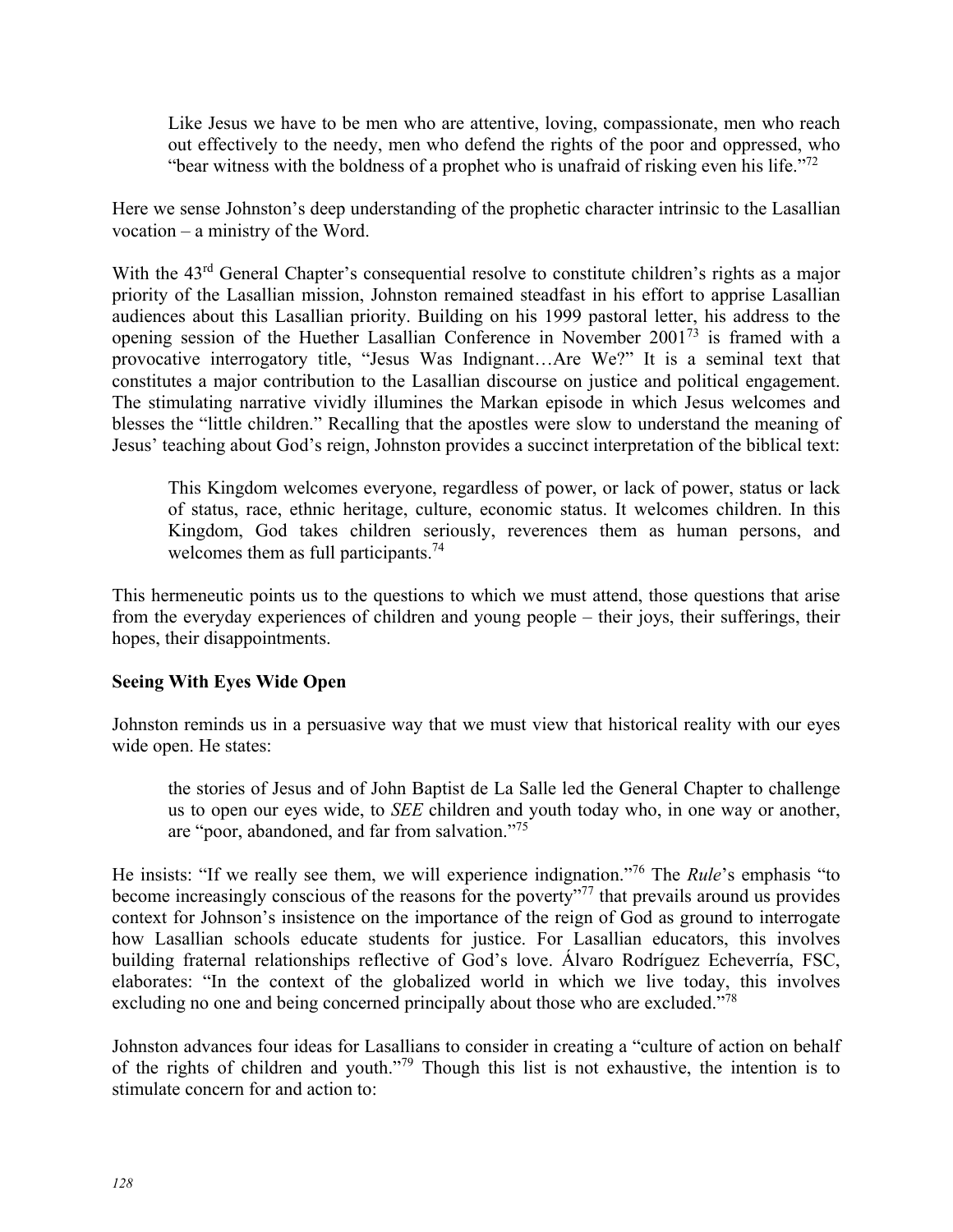- 1. create ongoing education and formation programs centered on the rights of children;
- 2. strengthen existing schools, centers, and programs that serve children, youth, and young adults "at risk";
- 3. continue the momentum of new schools for children who are "poor, abandoned, and far from salvation";
- 4. mobilize Lasallians as advocates for children and for their rights. $80$

Note that the insightful direction Johnston suggests coheres with Buttimer's proposal in his 1972 pastoral letter. Johnston also attaches the long history of Lasallian education responding to educational needs through diverse educational programs with the commitment to advocate for children's rights. With the rich contemporary Lasallian documentary heritage on justice discussed thus far, the stage is set for Lasallian educators: to be prophetic ministers of the Word who strive to foster the coming of the reign of God on earth through providing a human and Christian education together with building up the infrastructure to *educate* and *advocate* on behalf of the justice priorities the Lasallian community identifies.

During the time of his pastoral leadership, Rodríguez Echeverría maintained an appropriately critical focus in regard to Lasallian education and the promotion of justice. Reflecting on the 44<sup>th</sup> General Chapter's propositions and recommendations, the Brother Superior and General Council point us toward reinforcing solidarity with "'those whom the world rejects.' This entails strengthening the presence and involvement of the Institute and of Lasallians in a number of more specific issues such as the rights of children . . . ."81 Fittingly, Rodríguez Echeverría writes:

Lasallian education . . . should be attentive to situations that we experience today . . . it must be responsive to the defense of the "rights of children," which is intended to be a characteristic of the Lasallian Family as a whole  $\dots$ .<sup>82</sup>

It is worthwhile to make note of the language the Brother Superior employs here. He tethers the defense and promotion of children's human rights to the proper character of the Lasallian charism and mission. It arises from his reading of Johnston's pastoral letters and, of course, the final documents of the General Chapter of 2000.

Two texts from Rodríguez Echeverría occupy our focus on Lasallian education and the pursuit of justice: the pastoral letter *Associated with the God of the Poor: Our Consecrated Life in Light of the 4<sup>th</sup> Vow* and "Final Reflections: 'New Wine in New Wineskins.'"<sup>83</sup> By way of these texts, Rodríguez Echeverría challenges the Brothers and all Lasallian educators to achieve a "vital synthesis" between the Gospel and world realities. He maintains that it is not possible for this synthesis to be achieved without permanently disposing ourselves, like De La Salle, to the movement of the Spirit of God – "the great protagonist in our Lasallian journey."<sup>84</sup> Through deliberate encounters with the Spirit in the daily life of the Gospel, Rodríguez Echeverría maintains that Lasallians are presented with the power to discover and respond to the educational and evangelical needs of children and young people, especially "those whom the world rejects."

In *Associated with the God of the Poor*, Rodríguez Echeverría turns to a contemporary understanding of the "fourth vow" of the Brothers of the Christian Schools, the educational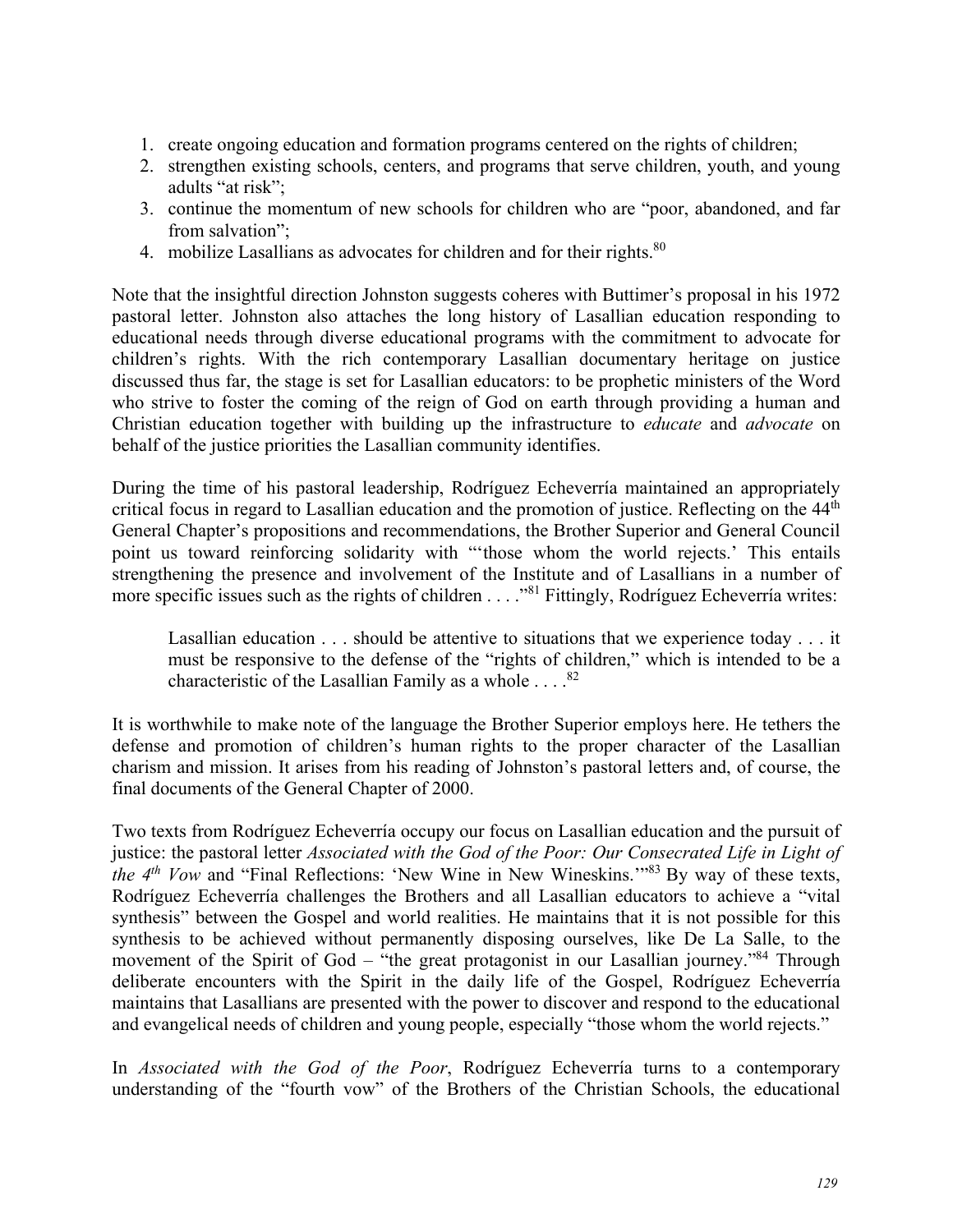service of the poor through education, to emphasize the close connection between Lasallian education and the promotion of justice.<sup>85</sup> He constructs an historical progression of thought originating with De La Salle's intention as expressed in the first vow formula (1694) to exemplify how the Founder's original intuition continues into the Institute's particular way of following Jesus in the world today. As Rodríguez Echeverría observes,

It is a fact . . . that our current fourth vow was the first vow for the Founder and the first Brothers and it represented for them the expression of the charism and the purpose of the Institute.86

According to Brother Superior, what makes the Lasallian vow so contemporary is "how it opens up our horizons and moves us beyond ourselves"87 to respond creatively and robustly to the urgent needs of children and young people, starting with those living in poor and marginalized situations. He concludes,

It seems to me that as we revitalize this constitutive dimension of our vocation it will enable us both to capture what is essential and return to our roots. In this context it is important to realize that running good institutions does not mean, in itself, that we are evangelically significant.<sup>88</sup>

Reading the *Rule*, the *Declaration*, and other theological and spiritual Lasallian sources, Rodríguez Echeverría retains the Lasallian aspiration to respond to calls for justice "suited for our vocation." For him, this aspiration is building up the reign of God, the ministry of Jesus. By encountering the founding story and vision, Lasallians are presented with Jesus' vision of the kingdom of God "in which all can live as sons and daughters of God and as brothers and sisters."<sup>89</sup> This hope is interpreted further. Lasallian education aims "to build a world in which education would be the birthright of everyone and where children and the young who are poor might find ways of participation and growth."<sup>90</sup>

# **Reaching New Horizons within an Historical Tradition**

In May 2003, Rodríguez Echeverría addressed the Third Congress of the World Union of Lasallian Former Students (UMAEL). In this address, he offered six challenges to which this group should commit themselves:

- 1. called to serve children by defending their rights;
- 2. called to serve young people by helping them find meaning in their lives;
- 3. called to serve those impoverished and marginalized by promoting their active participation in the benefits of globalization;
- 4. called to serve the world by creating bonds of fraternity;
- 5. called to serve the cause of peace and to be builders of peace in a divided world;
- 6. called to serve in the cause of unity for the human family by means of ecumenism and interreligious dialogue. $91$

Recognizing these challenges as well suited for the current moment in Lasallian history, they offer conceptual guidance for the work ahead of the whole Lasallian network. Rodríguez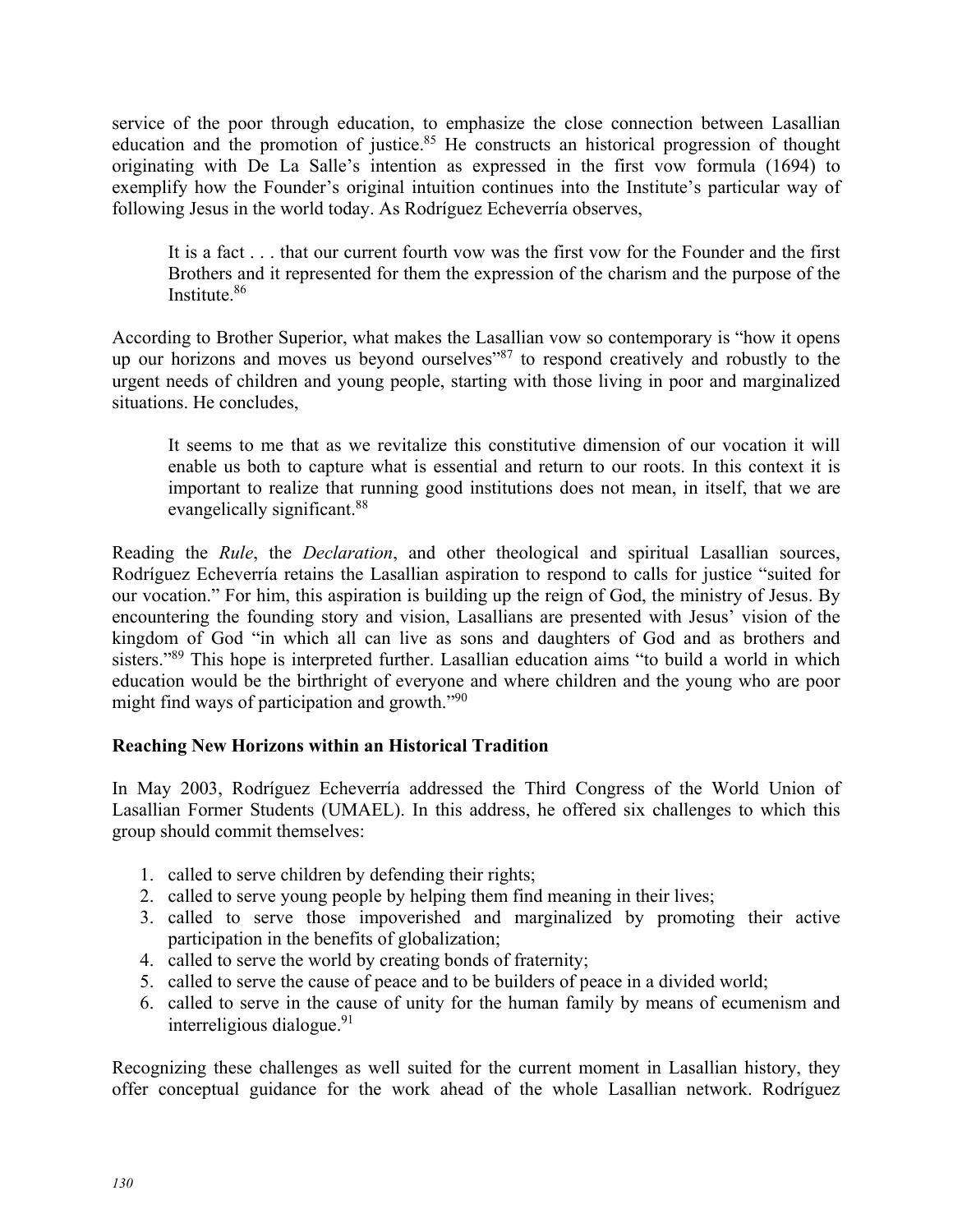Echeverría insists that it is not enough to speak about justice; platitudes and good intentions simply will not suffice. To get at the issues of injustice and oppression and create a more just social order, he claims that Lasallian educators must, as the *Rule* suggests, "become increasingly conscious of the reasons for the poverty that surrounds them and so become earnestly involved in the promotion of justice and human dignity through the educational service they provide.<sup> $.92$ </sup>

Rodríguez Echeverría adds:

Just providing welfare is not enough. It is important to get to the root causes of poverty and search for solutions of a structural nature. At the same time, we need to be aware that we cannot do everything and that we ought to respond, first and foremost, by means of Christian education.93

When Rodríguez Echeverría asserts "we cannot do everything," it coheres with Buttimer's earlier observation that the Lasallian specialty is in education. Indeed, it is a critical education that aims to understand the "root causes" of poverty and human rights violations, which, in turn, should ignite a local and global public engagement toward solutions for the sake of the common good.

More than fifty years since the promulgation of the *Declaration* of the Brothers of the Christian Schools in the World Today, the Institute and the wider Lasallian world continue the exhausting task of reaffirming its "missional" aspirations, to establish markers on educating in faith for justice and pursuing Lasallian advocacy, especially for children's human rights. I share ground with Patricio Bolton's bold proposal that calls Brothers and Lasallian Partners "to rethink [Lasallian education] today with the *conviction* of the first Lasallian community: [an education] can and should transform; [education] can help to form new men and new women, and should do so."<sup>94</sup> As Bolton states so well, "The community of the beginnings was aware of its helping form new personal and social identities, and in this, that it was shaping itself. Its clarity came from knowing to where they were to journey together  $\ldots$  ... .<sup>995</sup> It is important to insist on this recollection because it signifies the incarnational and practical dimensions of the Lasallian educational heritage. In understanding the story of the Lasallian beginnings, this journey of shaping life in the Spirit – to educate and form young women and men – can prosper. In a Freirian sense, shaping the life of students involves creating an educative environment in which they engage in

a continuous transformation through which they become authentic subjects of construction and reconstruction of what is being taught, side by side with the teacher, who is equally subject to the same process.  $96$ 

When Freire speaks of this "continuous transformation" happening "side by side with the teacher," it brings us back to the educational relationship -- one of the foundation stones of Lasallian spirituality. Engaging in such a dynamic mode of transformation to be lived out is a shared exercise: teacher-student and student-teacher. This spiritual relationship can become sedimentation for educating in faith for justice.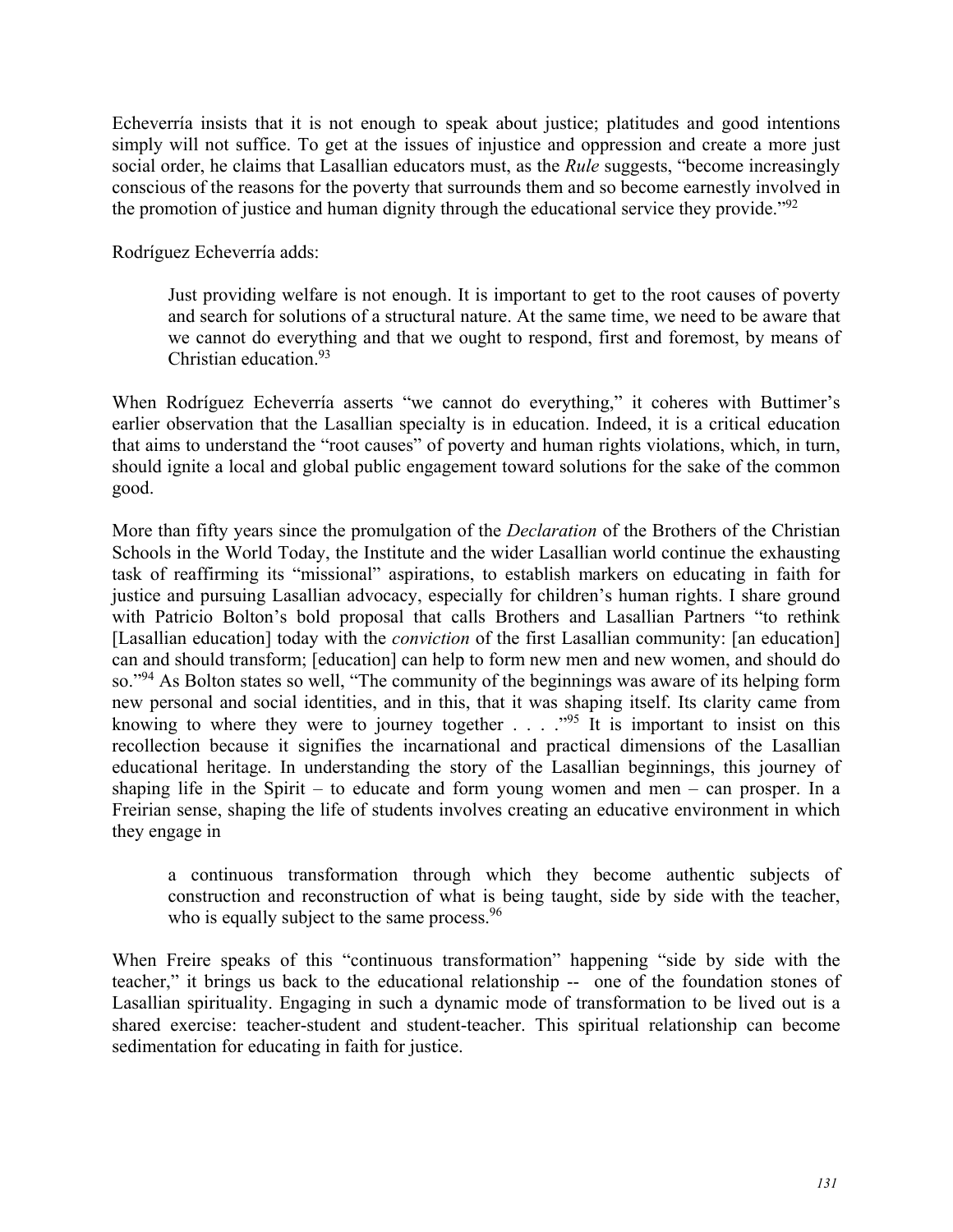Seeing with eyes wide open, we must not simply talk about the idea of justice but, rather, we must create it. To live what Pope Francis calls "the joy of the Gospel" requires witnesses who are committed to not only responding to urgent humanitarian needs but also to expose publicly structural injustice and work toward building new structures that create justice and restore right relationships.<sup>97</sup> What is crucial for the present moment is to recognize a new horizon for "our charismatic and Gospel-centered history."98 As John Johnston observes, "[L]ike De La Salle, we have to move beyond mere indignation to act, to discharge the prophetic potentiality to unmask 'acts of injustice' and 'manifestations of misery.'"99 Lasallians must engage in critical reflection and social analysis, reading and understanding the signs of our times, lest "we end up with occasional and isolated acts of social indignation but without the power or imagination for the long haul, which is necessary if there is to be serious social transformation."<sup>100</sup> This approach could open the way for creating a genuine culture of advocacy rooted in the Catholic social tradition and Lasallian spirituality. Learning to do advocacy will contribute toward achieving policy and programs that enhance the agency and freedom exercised by persons and communities. To be ever vibrant and vital for the reign of God here and now, Lasallians are faced with realizing the prophetic possibilities on how to achieve a new horizon, an unfolding of life in abundance in the present historical reality.

The *Letter of James* reflects the Gospel invitation for disciples of Christ to be "doers of the word,"<sup>101</sup> "who, through the darkness of great inequalities of our global society can see and respond to the light of God's Kingdom about to dawn."102 The itinerary of John Baptist de La Salle and his first Brothers fashioned a praxis of not only hearing the Word, but also doing the Word, witnessing the struggle for decency and dignity by providing a human and Christian education to young people, especially those who were the last, the lost, and the least in society. Across the arc of Lasallian history, the deep commitment to build God's reign has involved both expanding the Lasallian educational mission and thickening solidarity "to challenge those dimensions of society that diminish people's relationships with God, others, the environment, and themselves, and promote those factors that enhance these relationships."<sup>103</sup>

## **Conclusion**

To that end, *Circular 412*: *The Educational Service of the Poor and the Promotion of Justice*  articulates a prophetic line of action – and sets a horizon – that still constitutes a source of light today. This seminal text enriches our understanding that providing a human and Christian education *and* the promotion of justice are joined. The key is to recognize the importance of the word "and." Given the importance of this passage that envisions a horizon, I quote it in full.

It is not enough to train [educate] individuals; at the same time it is necessary to influence *social structures* so as to remove from them, to some extent, any characteristics which are instruments of oppression. Although educational institutions, schools or others, cannot accomplish this program by themselves, they have two obligations: the first is to establish within themselves a society free from such hindrances. The second is to prepare youth [and adults] to work toward this objective and little by little to involve themselves in the organizations that are working toward this goal, whether in the Church or in society.<sup>104</sup>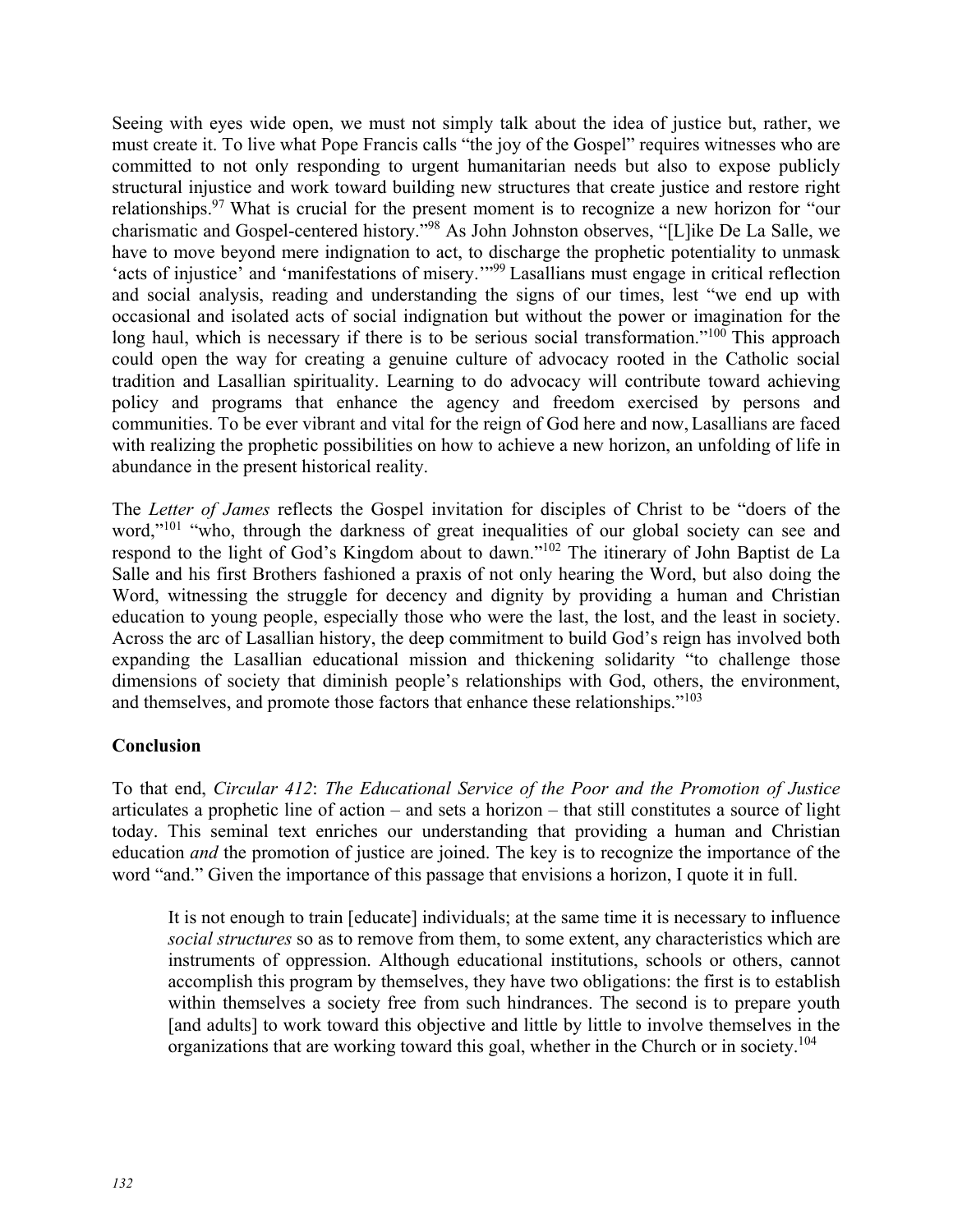This passage shows a solid reading of the Catholic social tradition, particularly the encyclical *Populorum Progressio.* With a spirit of discernment, Brother Superior and the General Council put forward an unambiguous summons: strive to change the social structures that cause injustice, generating so much human anguish and misery. Their summons signifies the concrete need to "[bring] the Good News into all the strata of humanity, and through its influence transforming humanity from within and making it new."<sup>105</sup> With its prophetic vision, *Circular 412* foregrounds Jesus' "liberating salvation."

This is the joyful task for the sons and daughters of John Baptist de La Salle to attend to in our time. To prosper the mission of building up the common good, that is, the reign of God, requires courage for the long haul. Action on behalf of justice and participation in the transformation of the world is a marathon.

#### **Endnotes**

1. Brother Ernest J. Miller, who serves as the vice president for mission, diversity, and inclusion at La Salle University in Pennsylvania, earned his doctorate at the Chicago Theological Union.

2. *The Rule of the Brothers of the Christian Schools* (Rome: Brothers of the Christian Schools, 2008), #11.

3. "Rule of 1705" in *Rule and Foundational Documents by John Baptist de La Salle*, translated and edited Augustine Loes, FSC, and Ronald Isetti (Landover, MD: Lasallian Publications, 2002), 14; see *Cahiers Lasalliens* 25, 16.

4. For De La Salle, salvation carries a double meaning: wholeness in this world and in the next.

5. *The Brother of the Christian Schools in the World Today: A Declaration* (Rome: Brothers of the Christian Schools, 1967), 37, http://lasallian.info/wpcontent/uploads/2012/08/The\_Declaration\_Revised\_English\_Translation\_ 1997.pdf.

6. Álvaro Rodríguez Echeverría, FSC, *Pastoral Letter: Associated with the God of the Kingdom and the Kingdom of God: Ministers and Servants of the Word* (Rome: Brothers of the Christian Schools, 2004), 42.

7. Patricio Bolton, FSC, "A Curriculum for Learning How to 'Live Well,' for Good Living, for Living the Good Life," *Lasallian Studies 17: That Your School Runs Well*, edited by Pedro María Gil, FSC, and Diego Muñoz Leon, FSC (Rome: Brothers of the Christian Schools, 2013), 305.

8. See Thomas Groome, *Will There Be Faith? A New Vision for Educating and Growing Disciples* (New York: Harper One, 2011), 275-276. Groome asserts: "It is difficult to pin down its meaning with a precise definition." He describes it this way: "To begin with, praxis refers to purposeful human activity, what we do reflectively as deliberate and imaginative – toward some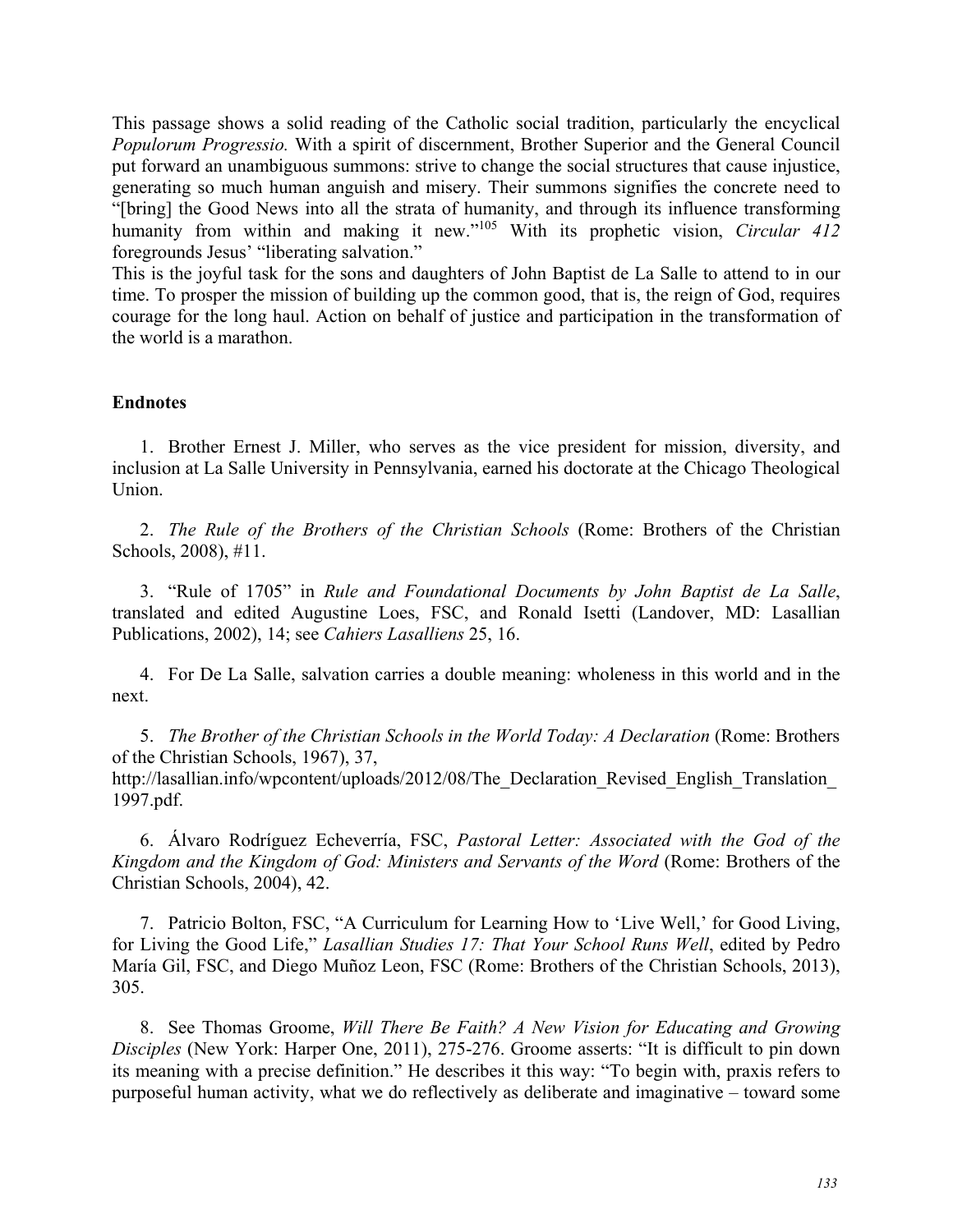desired end. Praxis infers that we both intend what we are doing and can learn from what we are doing. It is neither abstract theory nor a technical skill or know-how. Instead, praxis is something in between, namely, reflective and informed action toward desired and practical outcomes." See also Suzanne Toton, *Justice Education: From Service to Solidarity* (Milwaukee: Marquette University Press, 2006), 110. Leaning on Paulo Freire, she characterizes praxis as "critical reflection and critical intervention in society."

9. The UNCRC (1990) is the most important international legal instrument on children's human rights. For further discussion of this United Nations treaty, and why its vision and contents are a priority for the Institute. To read the Convention, see http://www.ohchr.org/en/professionalinterest/pages/crc.aspx.

10. Brother Superior and General Council, *Circular 447: The Documents of the 43rd General Chapter* (Rome: Brothers of the Christian Schools, 2000), 9.

11. The number of Brothers, Lasallian educators, and students in the world, not including alumni/ae, benefactors, and parents/guardians, characterizes Lasallian numerical power.

12. Suzanne Toton, *Justice Education: From Service to Solidarity* (Milwaukee: Marquette University Press, 2006), 26.

13. Toton, 27.

14. *Circular 412* (1980), the 42nd General Chapter (1993), the 43rd General Chapter (2000), the 44th General Chapter (2007), the International Mission Assembly (2006), Brother Superiors General *Pastoral Letters* (1972-present), among other Institute texts, urge collaboration and cooperation with local and international organizations that work for the promotion of justice, with a particular concern for the rights of children.

15. Pedro María Gil, FSC, "Lasallian Pedagogy and the Lasallian Community" in *Lasallian Studies #17: That Your School Runs Well*, edited by Pedro María Gil, FSC, and Diego Muñoz Leon, FSC (Rome: Brothers of the Christian Schools, 2013), 323.

16. David Hollenbach, SJ, *The Global Face of Public Faith: Politics, Human Rights, and Christian Ethics* (Washington, DC: Georgetown University Press, 2003), 9.

17. *Declaration*, #11.1.

18. Charles Henry Buttimer, FSC, *Pastoral Letter to the Brothers* (Rome: Brothers of the Christian Schools, 1972), 4-5.

19. Buttimer, *Pastoral Letter to the Brothers* (1972), 5.

20. Buttimer, *Pastoral Letter to the Brothers* (1972), 5.

21. See Buttimer, *Pastoral Letter to the Brothers* (1972), 6. "My experience visiting our Brothers in many parts of the world attests to the generosity and zeal of the Brothers, and their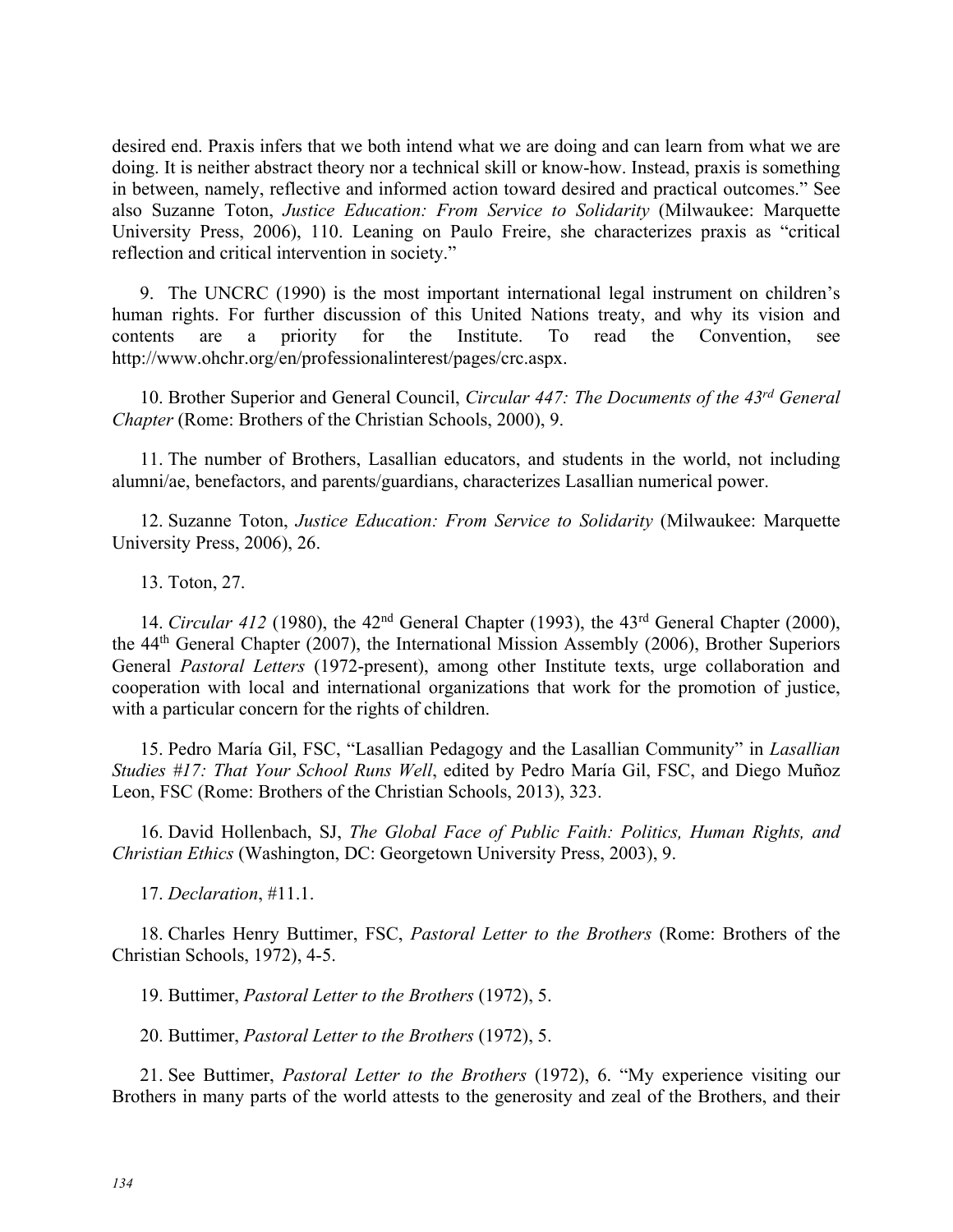ingenuity and initiative, in finding ways to assist students and immigrants, migrant workers, drug addicted boys and girls, emotionally deprived youth, delinquent boys, school drop-outs, to overcome the sad effects of injustice. I have felt and still feel that the groups of Brothers engaged in these apostolates . . . are responding, in a manner adapted to the needs of this decade, to the inspiration and idealism of Saint De La Salle." The Lasallian world is still responding to these needs in varied ways.

22. Buttimer, *Pastoral Letter to the Brothers* (1972), 6.

23. Buttimer, *Pastoral Letter to the Brothers* (1972), 6.

24. Buttimer, *Pastoral Letter to the Brothers* (1972), 6. Note that Buttimer put educating in faith for justice as one of two dimensions of the promotion of justice. The other dimension of promoting justice is using "the instruments that promote justice and cast out injustice, in educating them to take seriously their future civic, political responsibilities."

25. Buttimer, *Pastoral Letter to the Brothers* (1972), 7. Emphasis added. At this point, much of the Catholic social teaching canon consisted of papal texts. However, by 1972, national or regional conferences of bishops had produced important documents including the Second Episcopal Conference of Latin America in Medellín, Colombia.

26. Charles Henry Buttimer, FSC, *Pastoral Letter to the Brothers* (Rome: Brothers of the Christian Schools, 1975), 4.

#### 27. Buttimer, *Pastoral Letter to the Brothers* (1975), 4.

28. Hans-George Gadamer, a leading continental philosopher of the  $20<sup>th</sup>$  century, led the development of hermeneutic philosophy. Hermeneutics, "the art of interpretation," originated in biblical and legal fields and migrated to all texts.

29. Adopted by the United Nations General Assembly, it marks the first major international consensus on the fundamental principles of children's rights. Revealing the shortcomings of the 1924 Geneva Declaration on children's rights by the League of Nations, this Declaration recognizes the advancement of rights following the adoption of the Universal Declaration of Human Rights.

30. Michael Jupp, "International Year of the Child: Ten Years Later," *Proceedings of the American Academy of Political Science* 37, no. 2 (1989), 31.

31. José Pablo Basterrechea, FSC, *Letter of the Brother Superior General* (Rome: Brothers of the Christian Schools, 1979), 16.

32. Basterrechea, *Letter of the Brother Superior General* (1979), 17.

33. United Nations General Assembly, accessed November 25, 2014, http://www.un.org/en/ga/search/view\_doc.asp?symbol=A/RES/31/169.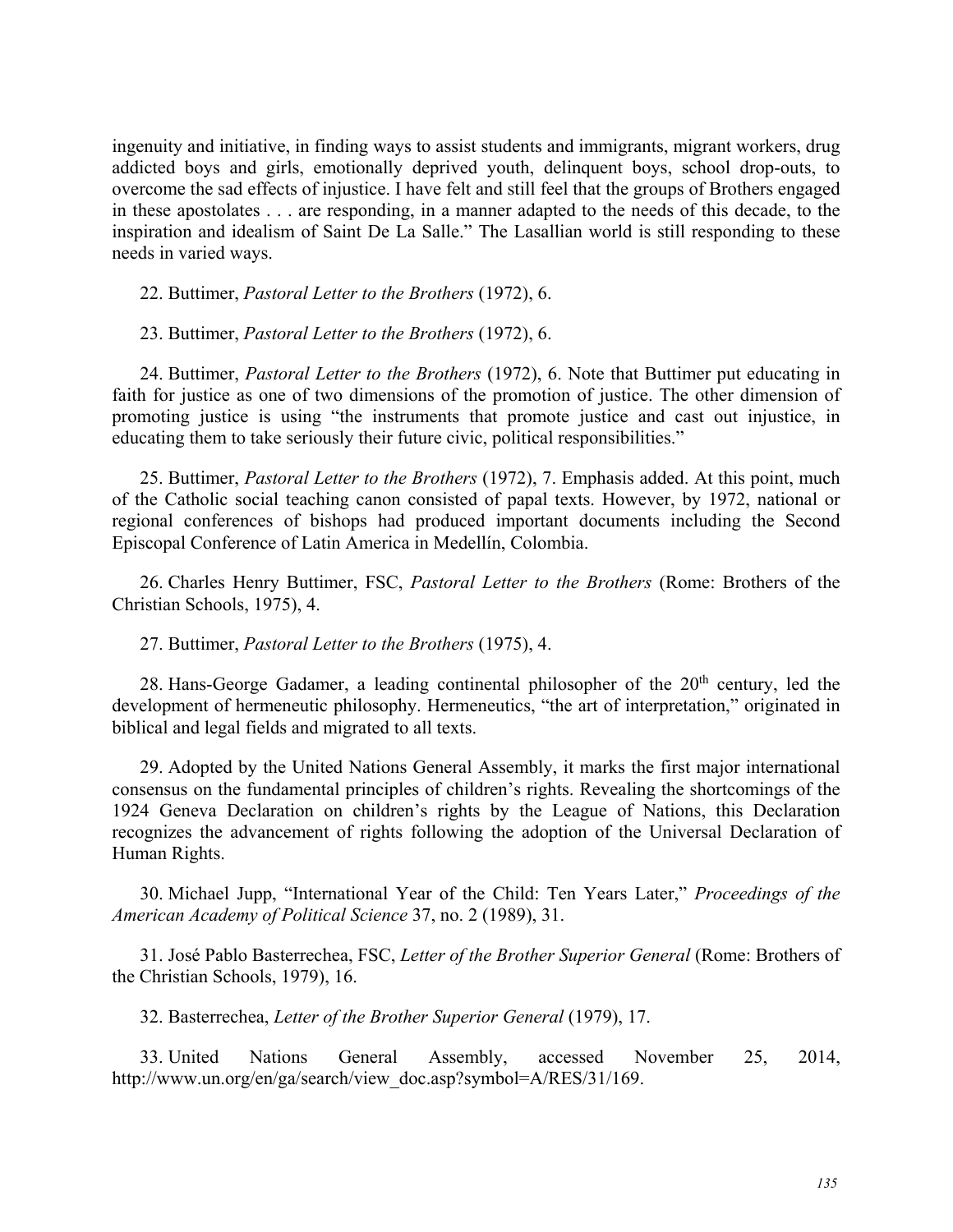34. Brothers of the Christian Schools, *Circular 403: The Acts of the 40th General Chapter* (Rome: Brothers of the Christian Schools, 1976), 74.

35. Brother Superior and General Council, *Circular 403: The Acts of the 40th General Chapter*, 78.

36. Brother Superior and General Council, *Circular 412: The Educational Service of the Poor and the Promotion of Justice* (Rome: Brothers of the Christian Schools, 1980), 57.

37. Brother Superior and General Council, *Circular 412*, 62.

38. Brother Superior and General Council, *Circular 412*, 10.

39. Brother Superior and General Council, *Circular 412*, 103.

40. Brother Superior and General Council, *Circular 412*, 103.

41. Brother Superior and General Council, *Circular 412*, 10.

42. Brother Superior and General Council, *Circular 412*, 85.

43. Brother Superior and General Council, *Circular 412*, 84.

44. Judith A. Merkle, SNDdeN, *From the Heart of the Church: The Catholic Social Tradition* (Collegeville, MN: Liturgical Press, 2004), 53.

45. Brother Superior and General Council, *Circular 412*, 84.

46. See Brother Superior and General Council, *Circular 412*, 86-104.

47. Merkle, 65.

48. *Declaration*, #41.1, #33.

49. John Johnston, FSC, Homily for the Funeral of José Pablo Basterrechea, FSC, June 30, 1995.

50. The Noma Literacy Prize is an award given to an individual who or a group that has done immense work to combat illiteracy. See http://unesdoc.unesco.org/images/0011/001111/111158E.pdf.

51. José María Valladolid, FSC, "The Literacy Campaign at the End of the  $20<sup>th</sup>$  Century" in *Bulletin of the Brothers of the Christian Schools* 234 (January 1991), 3. John Johnston, FSC, superior general at this time, received the Noma Literacy Prize on behalf of the Institute. Brother José María was the Institute Secretary for the Educational Mission.

52. The Institute was nominated for the Noma Literacy Prize by representatives of the International Office of Catholic Education (OIEC) based at UNESCO. Informed that the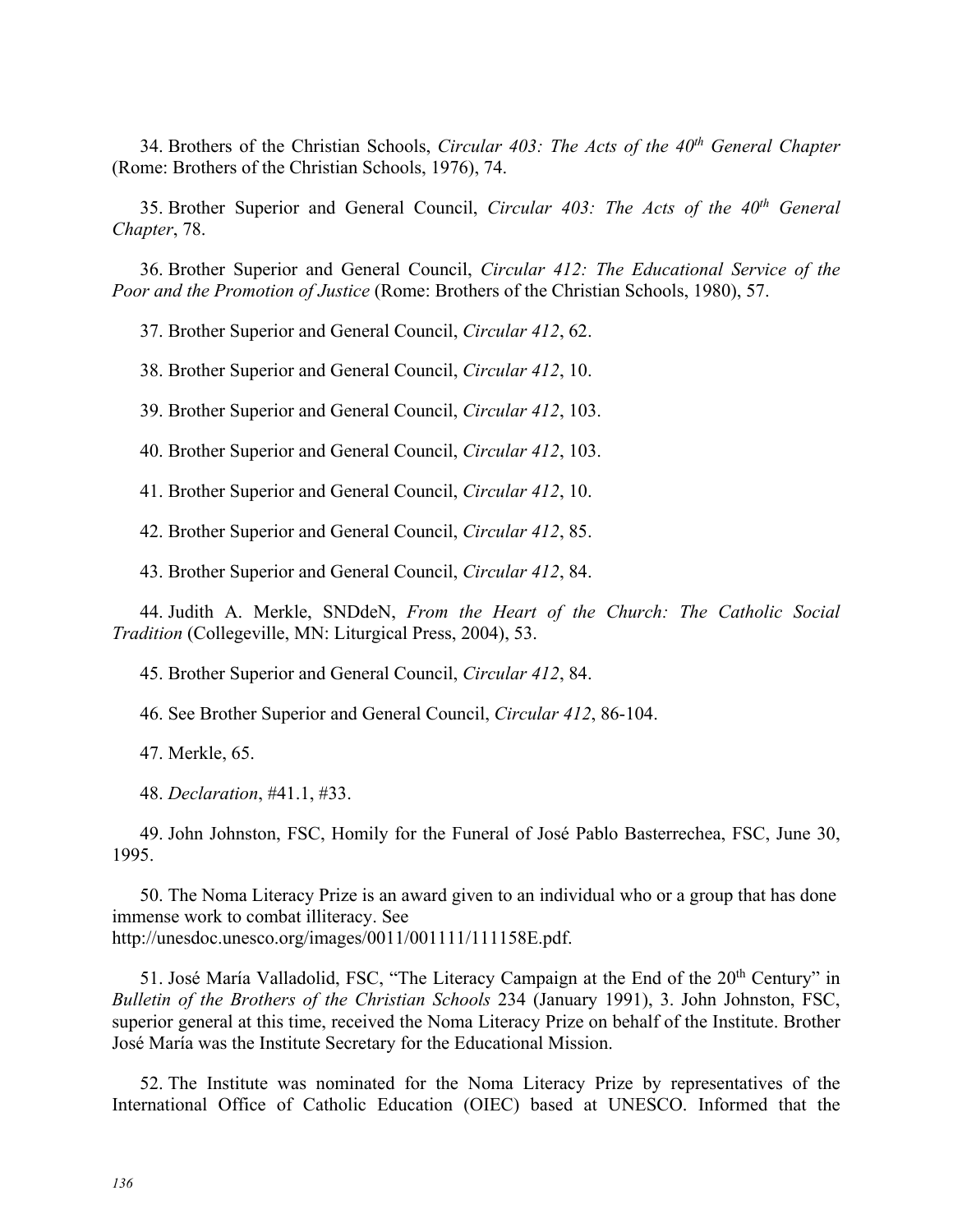nomination was accepted, the Institute had to construct a dossier of literacy programs across the Districts of the Lasallian map. See *Bulletin of the Brothers of the Christian Schools* 234 (January 1991).

53. Valladolid, 3.

54. Valladolid, 4.

55. Edgard Hengemüle, FSC, "La Salle: Social and Work Insertion and Christian Upbringing," in *Lasallian Studies 17: That Your School Runs Well,* edited by Pedro María Gil, FSC, and Diego Muñoz Leon, FSC (Rome: Brothers of the Christian Schools), 47.

56. Hengemüle, 47.

57. Hengemüle, 44.

58. Valladolid, 3.

59. Valladolid, 4.

60. Valladolid, 4.

61. John Johnston, FSC, *Pastoral Letter: Being Brothers Today: The Enduring Challenge of the Declaration 1967-1997* (Rome: Brothers of the Christian Schools, 1997), 78.

62. Johnston, *Pastoral Letter* (1997), 79-80.

63. See United Nations Children's Fund – unicef.org/crc. The CRC is the most ratified human rights treaty in history. Only three countries have yet to ratify the agreement: Somalia, South Sudan, and the United States of America.

64. Brother Superior and General Council, *Circular 447*, 26.

65. John Johnston, FSC, *Pastoral Letter: On the Defense of Children, the Reign of God and the Lasallian Mission*, (Rome: Brothers of the Christian Schools, 1999), 31.

66. John Paul II, *Let Us Give Children a Future of Peace* (Vatican, 1996), http://w2.vatican.va/content/john-paulii/en/messages/peace/documents/hf\_jpii mes 08121995 xxix-world-day-for-peace.html.

67. Johnston, *Pastoral Letter* (1999), 8.

68. *Meditations by John Baptist de La Salle*, edited by Augustine Loes, FSC, and Francis Huether, FSC (Landover, MD: Lasallian Publications, 1994), #37.3.

69. Brother Superior and General Council, *Circular 447:* The *Documents of the 43rd General Chapter*, 26-27.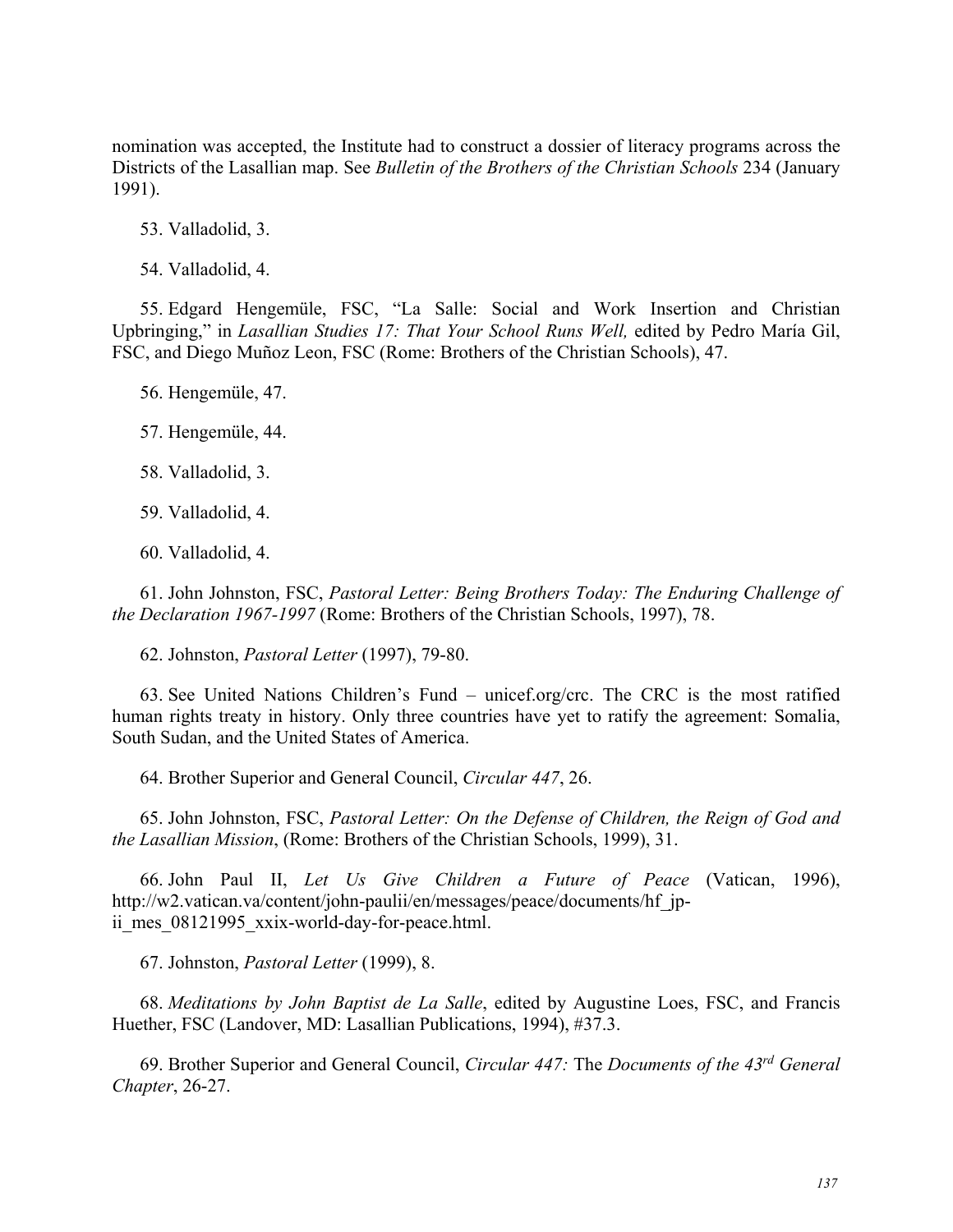70. Brother Superior and General Council, *Circular 447:* The *Documents of the 43rd General Chapter*, 26.

71. Johnston, *Pastoral Letter* (1999), 8.

72. Johnston, Pastoral Letter (1999), 6-7.

73. The 2001 Huether Lasallian Conference, which was held in Chicago, was focused wholly on the rights of children.

74. John Johnston, FSC, "Jesus Was Indignant . . . Are We?" (presentation, Huether Lasallian Conference, Washington, DC, November 15, 2001.

75. Johnston, "Jesus Was Indignant . . . Are We?"

76. Johnston, "Jesus Was Indignant . . . Are We?"

77. *The Rule of the Brothers of the Christian Schools* (2008), #14.

78. Álvaro Rodríguez Echeverría, FSC, *Pastoral Letter: Associated with the God of the Poor* (Rome: Brothers of the Christian Schools, 2002), 46.

79. Johnston, "Jesus Was Indignant . . . Are We?"

80. Johnston, "Jesus Was Indignant . . . Are We?" Brother John's reference to "numerical power" regards the total number of persons who comprise the Lasallian community – Brothers, Lasallian Partners, and students -- and not to exclude alumni/ae, benefactors, parents, and guardians.

81. Brother Superior and General Council. *Circular 448: Toward the Year 2007* (Rome: Brothers of the Christian Schools, 2001), 27.

82. Rodríguez Echeverría, *Pastoral Letter* (2003), 10.

83. "Final Reflections: 'New Wine in New Wineskins'" is an address delivered at the first International Assembly for Mission of the Institute of the Brothers of the Christian Schools. This body meets every seven years ahead of a General Chapter. It brings together Brothers and Lasallian Partners to exercise voice and vote on matters pertaining to mission. The assembly's decisions are then considered for adoption by the General Chapter.

84. Álvaro Rodríguez Echeverría, FSC, "Final Reflections: 'New Wine in New Wineskins'" in *Report of the International Assembly 2006: Associated for the Lasallian Educational Mission* (Rome: Brothers of the Christian Schools, 2006), 43.

85. In January 2008, the Vatican approved the 44<sup>th</sup> General Chapter's decision to make the vow of educational service to the poor through education the first in the Institute's vow formula.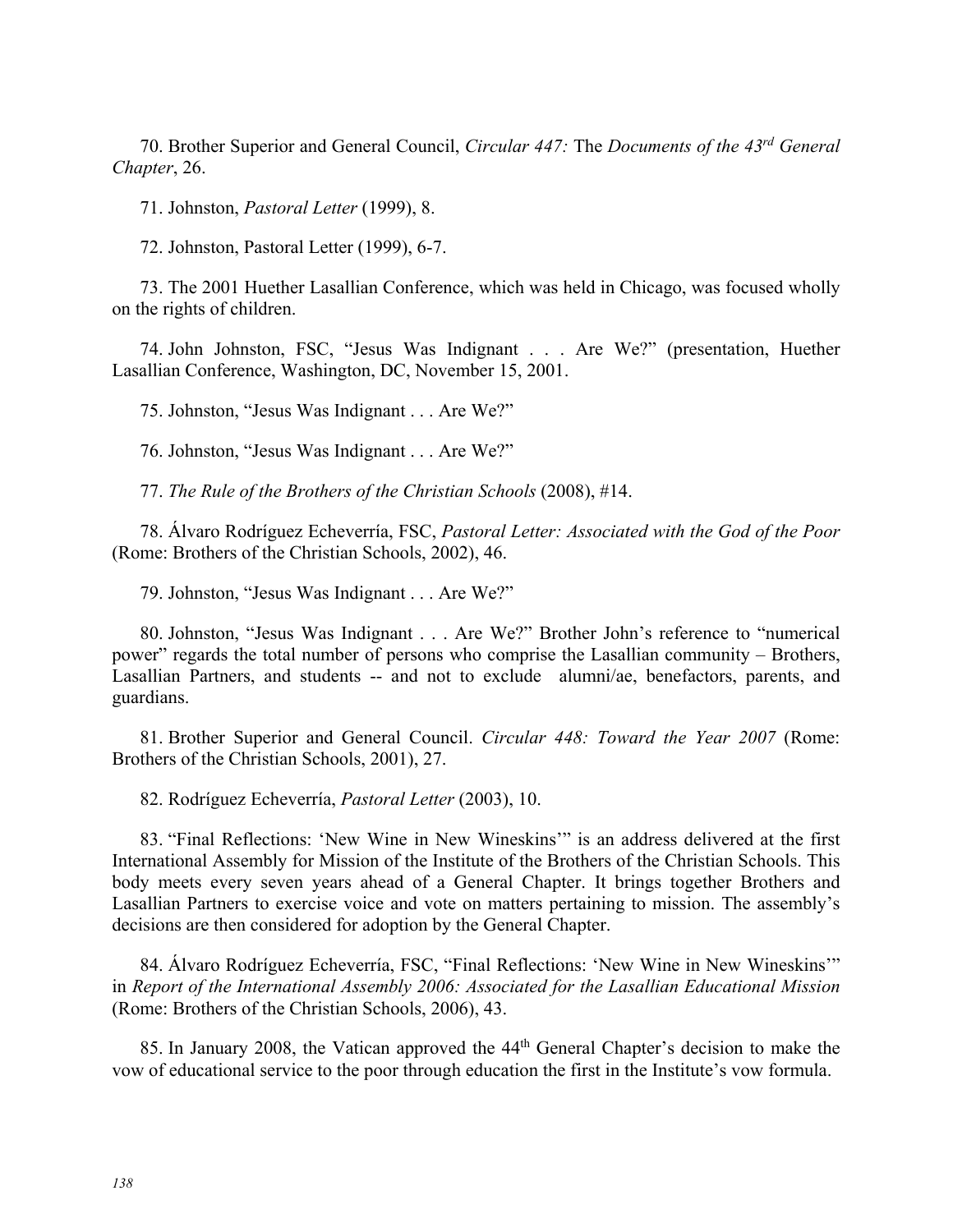86. Rodríguez Echeverría, *Pastoral Letter* (2003), 16.

87. Rodríguez Echeverría, *Pastoral Letter* (2003), 12.

88. Rodríguez Echeverría, *Pastoral Letter* (2003), 13.

89. Rodríguez Echeverría, "Final Reflections: 'New Wine in New Wineskins,'" 45.

90. Rodríguez Echeverría, "Final Reflections: 'New Wine in New Wineskins,'" 45.

91. Rodríguez Echeverría, *Pastoral Letter* (2003), 5.

92. *The Rule of the Brothers of the Christian Schools* (2008), #14.

93. Rodríguez Echeverría, "Final Reflections: 'New Wine in New Wineskins,'" 49-50.

94. Bolton, 303. I faintly modify Bolton's language of the "school" to simply capture the deeper essence of what Lasallians do: educate and evangelize with the school as a primary instrument. The emphasis is added.

95. Bolton, 306.

96. Paulo Freire, *Pedagogy of Freedom: Ethics, Democracy, and Civic Courage* (Lanham, MD: Rowan and Littlefield Publishers), 33.

97. Toton, 55.

98. Brother Superior and General Council, *Circular 469: The Documents of the 45th General Chapter* (Rome: Brothers of the Christian Schools), 10.

99. Johnston, "Jesus Was Indignant . . . Are We?" 5.

100. Brueggemann, "Preface" in *To Act Justly, Love Tenderly, Walk Humbly: An Agenda for Ministers* (Mahwah, NJ: Paulist Press, 1986), 9.

*101. Letter of James* 1:22 (NRSV).

102. Merkle, 65.

103. Daniel Groody and Colleen Cross, "From Neighbor to Brother and Sister: Immigration in Catholic Social Teaching" in *A Vision of Justice: Engaging Catholic Social Teaching on the College Campus*, edited by Susan Crawford Sullivan and Ron Pagnucco (Collegeville, MN: Liturgical Press, 1989), 77.

104. Brother Superior and General Council, *Circular 412*, 112. Italics in the original. Rodríguez Echeverría makes a similar claim in his pastoral letter *Associated with the God of the Poor*: "Education for justice should not be merely a specific subject area but a common thread that runs through the whole curriculum. This common thread should be reinforced by daily